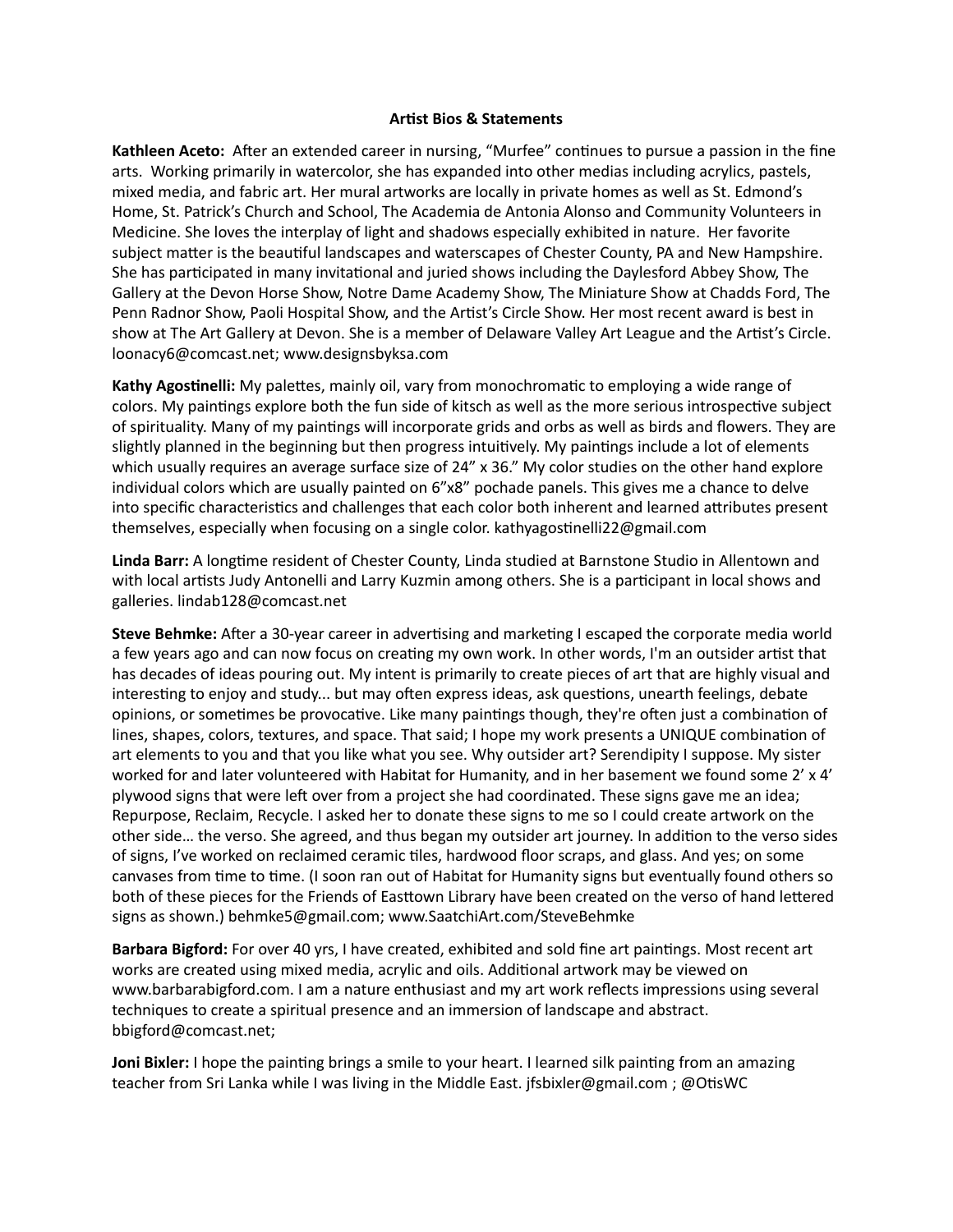**Ronnie Bookbinder** enjoys painting in a loose and modern style, and sees beauty in the colors and shapes of the natural and man-made world. Her latest series explores the rhythm of urban life. She takes joy in reexamining and rediscovering the excitement of everyday sights. She has participated in numerous juried shows and has been recognized with many honors and awards. bookbir@gmail.com; ronniebookbinder.com

**BJ Burton** is a writer and artist. Her artwork has been exhibited in galleries and museums in the Philadelphia area, Tennessee and NYC, and has been published in a variety of journals, including *Philadelphia Stories, Potomac Review* and *Photos for the Gulf*. Inspired by a sense of connection to place, she works from an emotional response to the natural environment. Most of her work is in acrylic painting and photography. She is also a produced and published playwright, and the author of *The Philadelphia Connection: Conversations with Playwrights,* which can be found in universities and libraries worldwide. She received her MFA at Rosemont College, where she taught in the Creative Writing program for many years. [bjburton20@gmail.com](mailto:bjburton20@gmail.com)

**Susan Butler:** I have been working in many different mediums for decades. Oil, watercolor, colored pencil and sculpture. I graduated from PAFA and am a member of PSBI. I have won numerous awards, had several one person shows, and am represented in several prestigious private collections. I work from my studio in Chester Springs. [m8tan@yahoo.com](mailto:m8tan@yahoo.com)

**Karen Calastri:** My oil paintings are from pictures I have taken on my travels. I see the beauty in nature, light, sky, and buildings. I try to evoke the feeling I had in that moment. I enjoy making subtle changes that make the subject more interesting to the viewer. I want the viewer to see the beauty in an old barn or sense the serenity and solitude of a beach scene. I enjoy working with different brush strokes and palette knife techniques. karencalastri@yahoo.com

**Bob Ciocco:** Professionally I work with lengths of copper pipe that are arrow-straight and purely functional. In my art, I imagine gradually freeing the copper from its artificial structures, so that it can flow and inhabit organic forms. Some of my vases use a base of clear epoxy, which can be lit from underneath to evoke the frozen ground through which the first shoots of spring are breaking through. Others have a base of century-old dogwood or butternut, shaped to a pale ochre autumn hillside, from which copper tree trunks rise. In both cases, the vision is incomplete until the vase is used for its intended purpose. You have flowers, and you need a thing to put them in. This is that thing. cioccor@tesd.net; [ciocco@upenn.edu](mailto:ciocco@upenn.edu)

**Maria Costello** is a Russian-American nature photographer specializing in home decor and greeting cards. Her website, DRAMARTFUL, aptly reflects her dramatic style. She plays on contrast and texture to create arresting images which translate into one-of-a-kind wall decor. Rather than limiting herself to any one subject or technique, her visual story telling evolves with new discoveries. Whether realistic or abstract, DRAMARTFUL celebrates everyday beauty in the context of the artist's deeply personal connection. No rain drop is too small; no bird too fast; no fox too sly. Nature is both a challenge and an inspiration. Maria uses her passion for the outdoors to help create elegant indoors and benefit local communities. The DRAMARTFUL photo art has exhibited throughout Chester and surrounding counties as well as won prestigious international online contests. maria@dramartful.com

**Michael Cruz** is a painter and an educator from Exton. Mike paints local landscapes as well as pieces inspired by travel with his family. His works fuse observation of a place and the memory of what it felt like to be there. Mcruz12@yahoo.com; @mcruzpaints

**Barbara Dirnbach:** The journey to find my voice as an artist began as an art student at NYU in the '60s and resumed in the last decade. Incorporating artistic ideas and techniques, past and present, is important in order to stay grounded in tradition but not be limited by it. Every day I embrace goals that I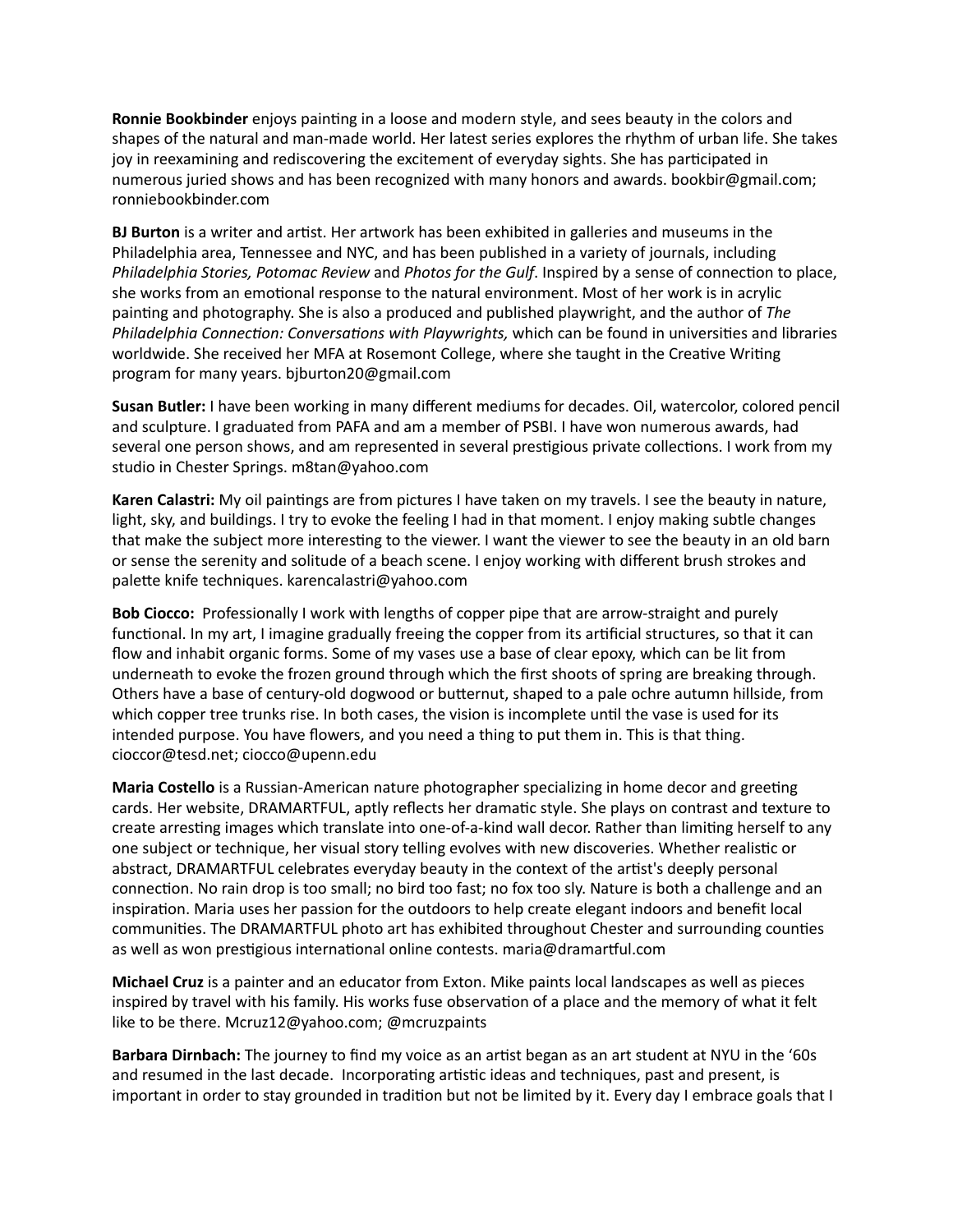set for myself as an artist by taking chances and delving into unknown territory using various materials, textures, and scale, to convey strong emotions. I explore my inner world and express my ideas by choosing subjects and images that are personal and meaningful to me. My intention is for every piece of art to tell a bold story through composition, design, and color. Creating art gives me a sense of purpose, achievement, and excitement. I hope the journey never ends. barbaradirnbach@gmail.com; [www.barbaradirnbach.wixsite.com/artist](http://www.barbaradirnbach.wixsite.com/artist)

**Louise Dusinberre** hunts for her subjects in the disappearing landscapes of Maryland's Eastern Shore and Chester County Pennsylvania. Known for her poetic scenes touched with a mood of loneliness, she has found the pastel medium to be an evocative tool to express her images. Rural America is a far cry from the fast-paced fashion world, where as a Senior Designer for Putumayo, a New York clothing company, she traveled extensively through India, Indonesia, and Europe. While gathering inspiration for seasonal collections, Louise was also gathering a love of color, line and texture. That love would become incorporated in her award winning pastels, often exhibited at The Wayne Art Center, the Devon Horse Show, and galleries on Maryland's Eastern Shore. "I came to love the paintings of Fairfield Porter, Wolf Kahn, Richard Diebenkorn and Henri Matisse, all of whom have clean luminous color and strong design". Louise earned her BA in Graphic Design from the Moore College of Art and Design in 1989. She has served on the faculty of the Wayne Art Center for fourteen years focusing on drawing, printmaking and collage. She teaches privately as well, with studio and online instruction. Louise is represented by Bishop's Stock Gallery, Snow Hill, Maryland. louladu@gmail.com

**Loretta Epps:** Art has been not only a major part of my life but my culture and family history as well. My mother was one of my first art instructors, teaching me how to shade and add depth to my artwork during my early elementary years. By junior high school, I was accepted to participate in summer semester programs at the University of Art in downtown Philadelphia. After graduating from college years later, I became distracted away from my artwork, which I later returned to with a new found passion for painting. My goal is to finally start living out my childhood dream of becoming a great artist. llybella@aol.com

**Julia Ferguson:** Julie works as a freelance visual artist primarily in the media of pastel and oil paint. Julie draws inspiration from the great outdoors, her travels and everyday scenes. Julie enjoys long walks, hiking and spending time with her family. She has a B.A. in Economics and Studio Art from Duke University ('81) and a M.B.A. from The University of Pennsylvania Wharton School ('86). She has taken numerous visual arts classes in the Philadelphia area where she lives and resides with her family. fergusonj1981@gmail.com; juliefergusonart.com

**Kristi Fontaine:** In 2007 I retired after 37 years of teaching elementary school art and have been having a great deal of fun making my own art, taking classes in the arts and traveling (pre-Covid of course). I found inspiration in many of the foreign countries I visited, especially Mexico, Guatemala, Japan and Cambodia. Seeking out their sculpture, pottery and folk crafts has given me lots of ideas with which to work. Over the years, clay has become my favorite and I enjoy hand building, creating mosaics and throwing on the potter's wheel. I have also collected lots of little found object pieces and turned them into jewelry and even used them in my ceramic mosaics. kristi.fontaine@gmail.com; Mudpoundcat@gmail.com

**John Fried:** I have been an active photographer for more than 17 years. I specialize in Philadelphia-area photography as well as travel, landscape, and street photography. I have sold photographs at the Frame Station in Berwyn and also privately. I have been accepted into several juried exhibits. jjfried40@gmail.com; www.jjfriedphotography.com

**David Gerbstadt:** In his first year in college, his professor saw something in David's work that made him strongly suggest that David become an art major. David took a vow: 'through rich or poor, sickness and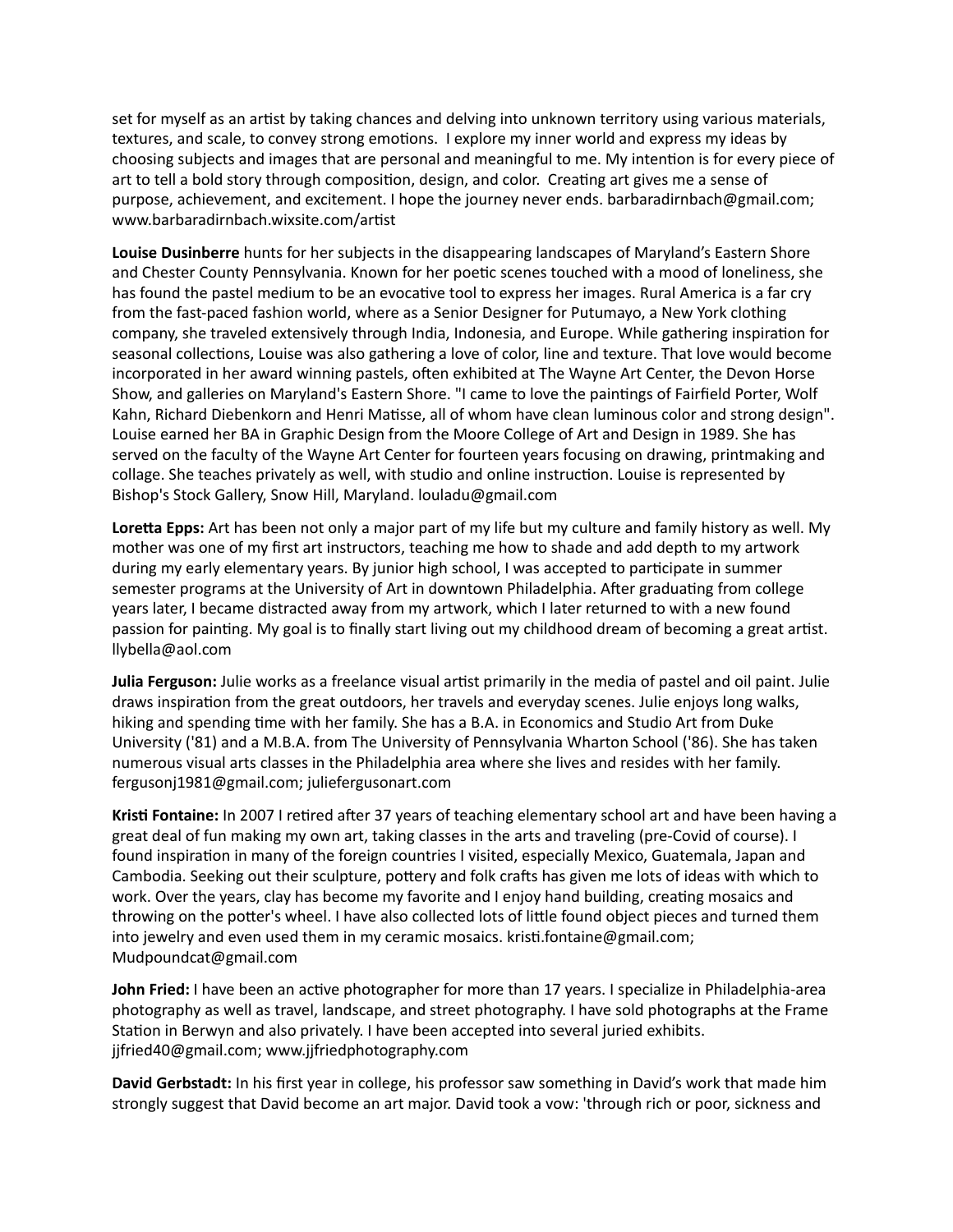health, no matter what - I will make art!' He simply lived and breathed art. After college, David decided to show anywhere and everywhere. He would load up dozens of paintings each weekend and head off to a new spot. Sometimes it was a tiny church flea market which had the best ribs, or maybe a huge art festival held over a couple days. Later David focused on selling his art in the streets at the First Friday event in Old City Philadelphia. In the beginning there were less than a half-dozen artists participating, but an underground following grew. David left art on street corners, train stations and all over his hometown of Berwyn. From there he left his "artistic calling-card," as one newspaper put it, in New York City, San Francisco, Mexico, Austria and Poland. In all more than 5,000 works were left for the taking. A film crew in 2000 produced the documentary film 'David was Here,' which can now be seen online. The film won an award at the Iowa international film festival, after which he stopped leaving his works out for the taking, but David's art is now in over 15 countries. When asked, "What does his art mean?" David says, "I let the art I create speak for itself. I simply make it and put it into the world." On December 28, 2007, he was in a near-fatal collision with a tractor trailer while riding his bicycle. When the EMTs got to David he had no pulse and had nearly bled to death. David flat-lined en route to the hospital but thankfully CPR was performed and brought David back to life. For the next nine hours David's heart stopped four more times, and he had 40 units of blood transfusions. His doctor said he should be dead, and asked him, why is he still here? David says, 'The truck did not stop me; it just slowed me down. Art healed me and continues to heal me. In the hospital I learned that I am truly loved, that I matter and have worth, and am in this world to create art and to continue on.' Today, David Gerbstadt lives in Berwyn with his three-legged pit mix 'Noel'. [davidgerbstadt@gmail.com](mailto:davidgerbstadt@gmail.com)

**Amy Grant:** Local art teacher and practicing artist, working in the medium of soft pastel. grant.amy317@gmail.com; amybgrantpastels.com

**Mimi Barclay Johnson** comes from a fine arts family. In the fourth grade, Mimi was made to choose between art and music, and she chose music. Years later, through music, Mimi came back to art. After singing with, then set designing for, Savoy and other area opera companies, Mimi began to paint fine art and studied with PAFA legends Beverly Garnett, Ton Gaughan, Homer Johnson, and Jill Rupinski. Still teaching privately and planning workshops on the Main Line and Long Beach Island, Mimi has retired from the Artists Circle but remains an active member of the Art League (former board member), the Franklin Inn Club (former board member), French Creek Art Colony (which she founded), Network, Painting Circle, and the Philadelphia Watercolor Society (signature member), where she served for many years on the board. [artistmimi@hotmail.com](mailto:artistmimi@hotmail.com)

**Sally Kistler (1914-2014):** Sally Kistler painted in watercolor, oil, acrylic and with monoprint and collage. Her favorite medium was watercolor, which she taught for 20 years at the Community "Y" program, the Upper Darby Adult School and privately. Her column, "Art's My Line," appeared weekly in the News of Delaware County for six years. Mrs. Kistler took courses at the Moore College of Art, the Philadelphia Museum of Art and the Graphic Sketch Club. She studied with over a dozen outstanding artists, including Ranulph D. Bye. As a speaker, Mrs. Kistler presented to groups on watercolor, monoprints and collage. She participated in solo and group juried shows, as well as serving as a juror for other exhibits. Awards include those from the Community Arts Center, Upper Merion Cultural Center, The National League of American Pen Women and the Pennsylvania Petroleum Industries. She was active in local art groups and served on the board of The Artists Guild of Delaware County and The Art League of Delaware County. Her art has been donated from her estate by her son, Ken. [kennethwkistler@gmail.com](mailto:kennethwkistler@gmail.com)

**Johanne Lamarche:** Born in Canada, I came to Philadelphia to complete a residency in periodontics. I started painting in 2012. My experience as a dental surgeon has given me a good grasp of spacial interpretation and line and it honed a keen sense of observation. After creating representational still-life and landscape paintings, my work has evolved in an abstract direction. My work seeks to elicit an emotional connection with the viewer and to ignite and engage their imagination. My favorite medium is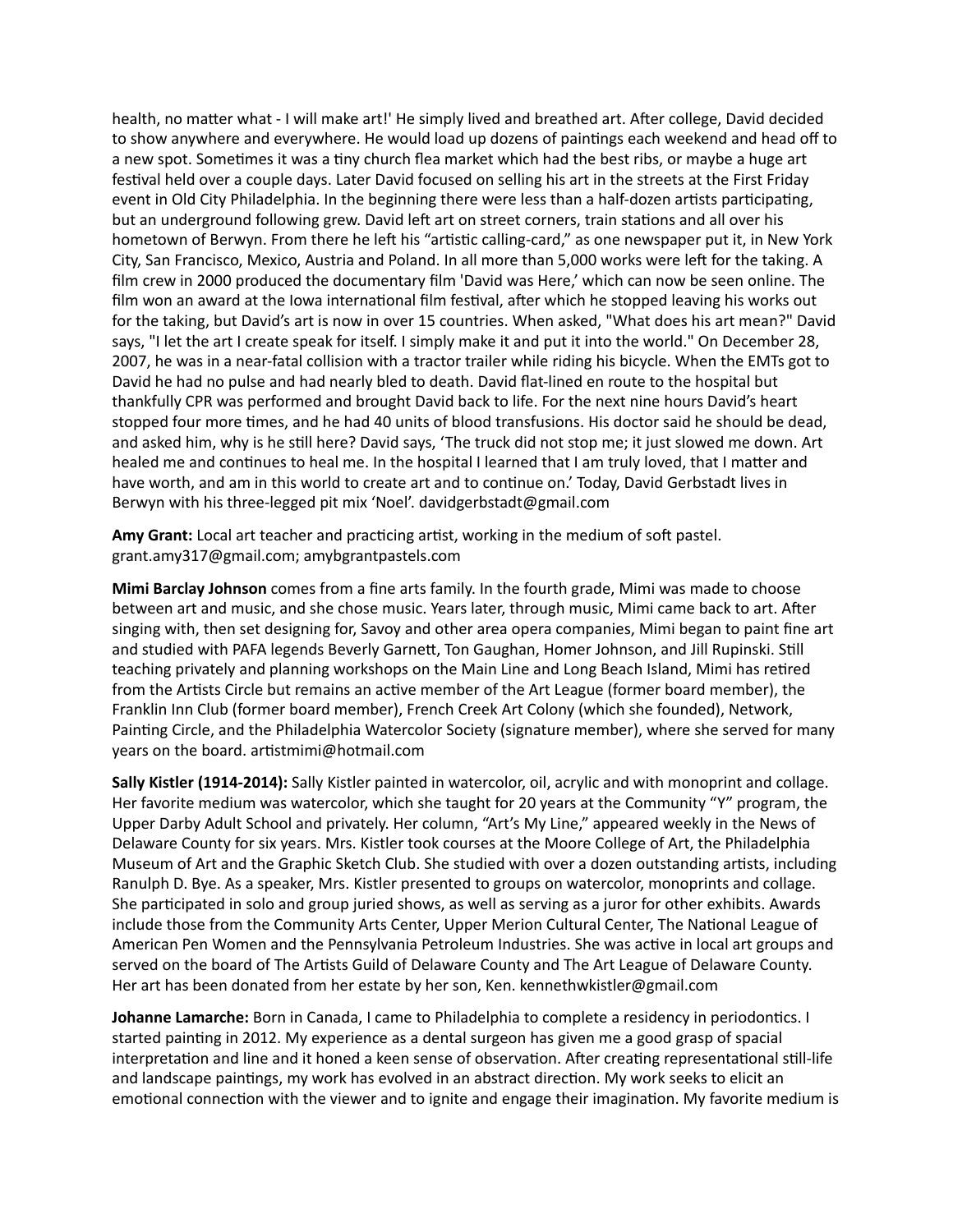cold wax and oil. It is an ancient medium where beeswax is added to oil paint. With cold wax and oil, painting is a spontaneous process of discovery, where multiple layers are often scraped back to reveal interesting surprises and textures. This very intuitive form of painting allows for the creation of depth, transparency and luminosity and is very process-driven, keeping the work open to all possibilities. My work is in the permanent collection of The Museum of Encaustic Art in Santa Fe, NM and in private collections in the US, Canada and Europe. My work has been represented in juried shows locally, nationally and internationally. I have been a featured artist at the Easttown Library, Galer Estate Winery, The Great Frame Up and Studioflora. I was invited to represent Pennsylvania at the 50 States/200 Artists show at the Museum of Encaustic Art. My work was recently featured on CTV news in Canada and is in the gallery shop at the Timmins Museum and National Exhibition Centre. [frenchgardener@comcast.net](mailto:frenchgardener@comcast.net)

**Jae Martin:** Native to Brooklyn, New York, Jae Martin is a self-taught pop artist who creates pieces with graffiti undertones inspired by the fast pace of city living. Jae produces pieces that are far from the ordinary. Influenced greatly by the graffiti art style, he incorporates it into his work for due respect. To capture what he feels in the moment, Jae completes most of his pieces in only one day by using acrylics, sharpie oil markers, spray paint, and anything else he can get his hands on. With the passing of his father, a great influence on his life, Jae decided failure is not an option. Many anecdotes shared by his father are used to add depth to the artwork. By aligning himself with his close friends to help make his mark on the world, Jae wants to make sure that his two young boys have someone to look up to with pride. info@jaemartin.com

**Carol Matthews:** Painting has been a saving grace during this pandemic. I have the opportunity to express myself in the comfort of home. Being able to create, with a focus on texture and color, is a way to give life to my feelings. carol1567@aol.com

**Ally Morrison:** My love for painting started when I was younger and was ignited again over the past couple of years. I enjoy looking at surrounding environments and translating it to the canvas, mostly by abstract paintings. allymor55@gmail.com

**James Naser** is a mixed media artist from the Philadelphia area who is currently studying graphic design and printmaking at the Savannah College of Art and Design. Heavily influenced by the bold culture of street art, he works in a variety of mediums (digital, screen print, collage, spray paint) to visualize his thoughts. He has painted multiple murals, designed school apparel and supplies, designed and printed numerous t-shirts, and has had his work displayed in the Capitol Building in Washington, D.C. [19naserj@gmail.com](mailto:19naserj@gmail.com); Instagram.com/jamn.it.art

**Sal Panasci**: The style in which I paint can be characterized as Traditional Contemporary. My interest lies in capturing the mood of the subject, rather than the tiny details contained within it. It's specific color and individuality is what interests me. I am able to achieve this through my color palette, the texture of the paint and the composition of the painting. [salpanasci@comcast.net](mailto:salpanasci@comcast.net)

**Abbé Resnick:** I am an artist who was born in Brooklyn, NY and lived on Long Island. My studio is now outside Philadelphia in Exton. As far back as I can remember the passion for exploring and creating art has always been a part of me. I am mostly self-taught, incorporated with courses at various colleges and continuing education through workshops. I have been in many juried shows as well as galleries in Philadelphia and surrounding areas. I have been interviewed for *Chester County Medicine Magazine* along with my work displayed on their cover. My goal is to abstract reality through bold colors and to introduce the viewer to a new visual experience. abberesnick@gmail.com; www.abberesnick.com

**Damion Richards** is a Jamaican fine artist specializing in oil paintings with art degrees from Jamaica and Cuba. aszumski@gmail.com